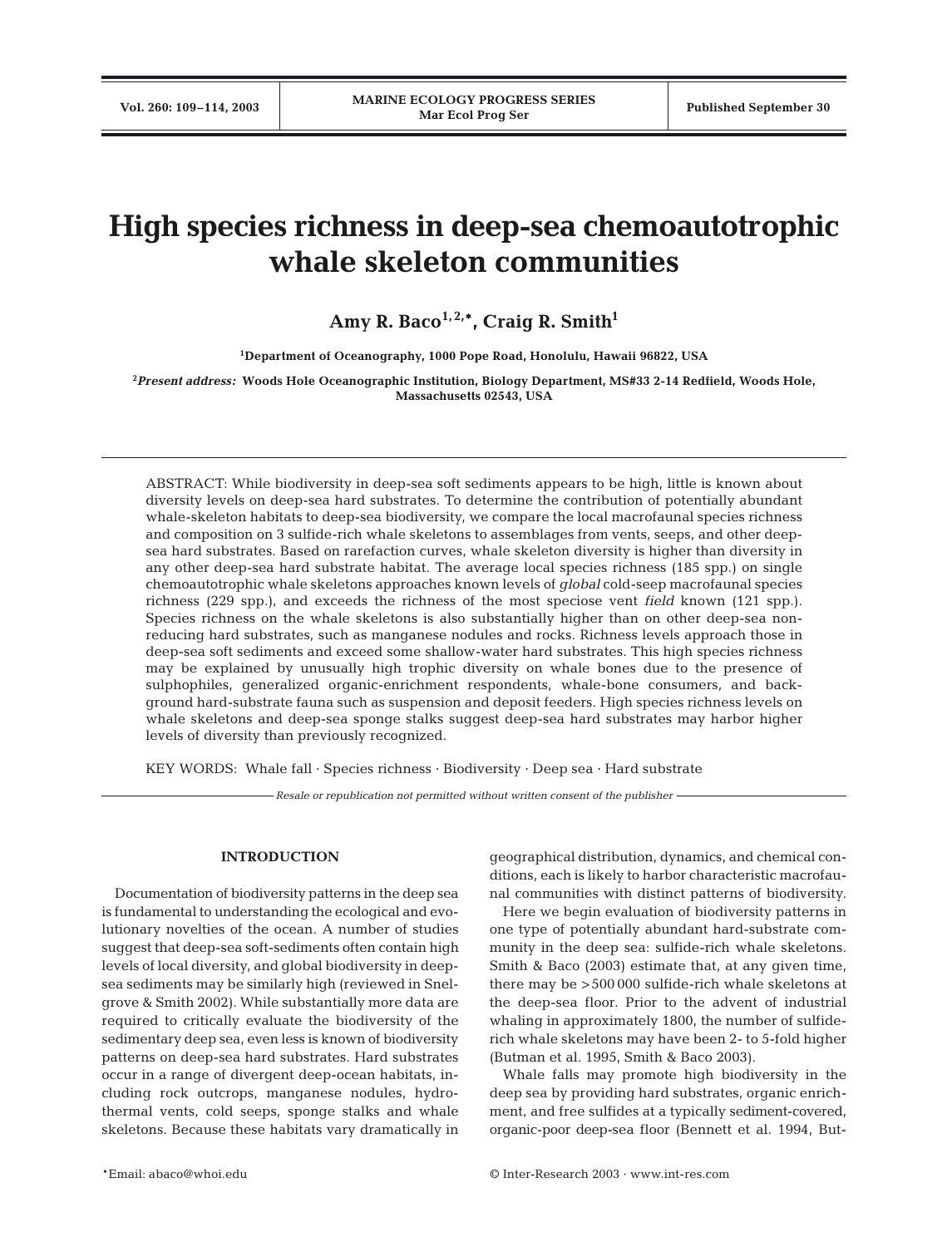Table 1. Comparison of macrofaunal species richness from whale skeletons and rocks from the California slope, as well as from other hard substrates. All deep-sea Table 1. Comparison of macrofaunal species richness from whale skeletons and rocks from the California slope, as well as from other hard substrates. All deep-sea studies used 300 µm or smaller mesh sieves. Shallow-water studies used 500 µm or larger mesh sizes studies used 300 µm or smaller mesh sieves. Shallow-water studies used 500 µm or larger mesh sizes

| Habitat                                                                                                                                                                                                                                                                                                                              | Depth<br>$\begin{array}{c} \begin{array}{c} \text{[m]} \end{array} \end{array}$ | Number of<br>sampled | individuals macrofaunal polychaete<br>Number of<br>species | Number of<br>species      | Surface area<br>(or volume)<br>sampled          | Fisher's<br>ಠ      | Evenness<br>$\left($ $\right)$       | Source                                               |
|--------------------------------------------------------------------------------------------------------------------------------------------------------------------------------------------------------------------------------------------------------------------------------------------------------------------------------------|---------------------------------------------------------------------------------|----------------------|------------------------------------------------------------|---------------------------|-------------------------------------------------|--------------------|--------------------------------------|------------------------------------------------------|
| Deep-sea hard substrates                                                                                                                                                                                                                                                                                                             |                                                                                 |                      |                                                            |                           |                                                 |                    |                                      |                                                      |
| San Nicolas (SN) whale skeleton <sup>a</sup>                                                                                                                                                                                                                                                                                         | 960                                                                             | 5120                 | 190                                                        | 106                       | $0.83\;{\rm m^2}$                               | 38.90              | 0.60                                 | This study                                           |
| Santa Catalina Basin (SCB) whale skeleton <sup>a,b</sup>                                                                                                                                                                                                                                                                             | 1240                                                                            | 20632                | 180                                                        | 105                       | $1.26\;{\rm m^2}$                               | 27.19              | 0.46                                 | This study                                           |
| San Clemente Basin (SCL) whale skeleton <sup>a,b</sup>                                                                                                                                                                                                                                                                               | 1910                                                                            | 11555                |                                                            | 48                        | $1.05\;{\rm m^2}$                               | 15.44              | $0.24$<br>$0.43^d$                   | This study                                           |
| Mid-Atlantic Ridge hydrothermal<br>vent mussel beds <sup>c</sup>                                                                                                                                                                                                                                                                     | 1600                                                                            | 20044                | 102<br>25                                                  | G                         | 24.71 of mussels                                | 3.02 <sup>d</sup>  |                                      | Van Dover & Trask (1999)                             |
| San Clemente cold seep <sup>c</sup>                                                                                                                                                                                                                                                                                                  | 800<br>$\frac{8}{18}$                                                           | 16613                | 86                                                         | 29                        | ~3 m <sup>2</sup> of vestimen-<br>tiferan tubes | $11.89^{\rm d}$    | $0.60^{d}$                           | Poehls et al. (unpubl. data)                         |
| Manganese nodules                                                                                                                                                                                                                                                                                                                    | 4500-5800                                                                       | $~120$               | 32                                                         | 2                         | $0.11\;\mathrm{m}^2$                            | 11.98 <sup>d</sup> |                                      | Mullineaux (1987)                                    |
| Deep-sea sponges                                                                                                                                                                                                                                                                                                                     | 4100                                                                            | 1933                 | 104                                                        | 35                        | $0.11\;\mathrm{m}^2$                            | $23.25^{d}$        | $0.82d$<br>0.54 <sup>d</sup><br>0.37 | Beaulieu (2001)                                      |
| Deep-sea rocks (near SN skeleton)                                                                                                                                                                                                                                                                                                    | $-960$                                                                          | 147                  | 26                                                         | 12                        | $<\!0.3~{\rm m}^2$                              | 9.17               |                                      | This study                                           |
| Shallow-water hard substrates                                                                                                                                                                                                                                                                                                        |                                                                                 |                      |                                                            |                           |                                                 |                    |                                      |                                                      |
| Lophelia pertusa (coral) reefs                                                                                                                                                                                                                                                                                                       | 260                                                                             | 4626                 | 298                                                        | 72                        | 9.34 1 of coral                                 |                    |                                      | Jensen & Frederiksen (1992)                          |
| Pocillopora damicornis (coral)                                                                                                                                                                                                                                                                                                       | $0 - 6$                                                                         | 951                  | 101                                                        |                           | 31.49 l of coral                                | 28.59 <sup>d</sup> | 0.77 <sup>d</sup>                    | Austin et al. (1980), Jensen &<br>Frederiksen (1992) |
| Intertidal mussel beds                                                                                                                                                                                                                                                                                                               | $\circ$                                                                         | 78353                | 70                                                         | 17                        | ~801 of mussels                                 | 8.58 <sup>d</sup>  | $0.61^{\rm d}$                       | Van Dover & Trask (1999)                             |
| Rocky intertidal                                                                                                                                                                                                                                                                                                                     | $\circ$                                                                         |                      | 214                                                        | in Annelida<br>37 species | $0.09$ m <sup>2</sup>                           |                    |                                      | Dean & Connell (1987)                                |
| Temperate (>50° N) rocky shoreline                                                                                                                                                                                                                                                                                                   | $10 - 15$                                                                       | 14094                | 137                                                        | 44                        | 32 pan scourers                                 |                    |                                      | Gee & Warwick (1996)                                 |
| Data were combined for skeletons sampled at 2 time points. The SCB skeleton had 96 species in 1995 and 149 species in 1999. The SCL skeleton had 96 species in 1995<br>"Neither mobile megatauna (fishes, galathaeids), which escaped collection, nor sediment infauna were included in these estimates<br>and $>27$ species in 2000 |                                                                                 |                      |                                                            |                           |                                                 |                    |                                      |                                                      |
| $^{\circ}$ Examples given represent the most comparable study of that habitat type from the literature. Mean diversity for single vent sites is about 50 to 60 species, and about                                                                                                                                                    |                                                                                 |                      |                                                            |                           |                                                 |                    |                                      |                                                      |
| 11 species for seeps                                                                                                                                                                                                                                                                                                                 |                                                                                 |                      |                                                            |                           |                                                 |                    |                                      |                                                      |
| <sup>1</sup> Re-calculated from original data                                                                                                                                                                                                                                                                                        |                                                                                 |                      |                                                            |                           |                                                 |                    |                                      |                                                      |

man et al. 1995, Smith & Baco 2003). However, only 2 studies have quantitatively addressed whale-fall community composition, and these studies were conducted at a single site (Bennett et al. 1994, Smith et al. 1998). Here we evaluate macrofaunal species richness on 3 sulfiderich whale skeletons separated by hundreds of kilometers off southern California, and we discover them to be remarkably diverse.

# **MATERIALS AND METHODS**

**Study sites and sampling.** To determine macrofaunal species richness levels on lipid-rich whale falls, we collected 1 to 7 vertebral bones from each of 3 skeletons on the California slope between 1995 and 2000 (San Nicolas, 960 m, 33° 20' N, 119° 59' W; Santa Catalina Basin, 1240 m, 33° 12' N, 118°29' W; San Clemente Basin, 1910 m, 32° 26' N, 118° 9' W) as well as rocks at 2 locations in the general vicinity at similar depths (960 m, 33° 15' N, 119° 56' W and 33° 15' N, 119° 20' W). Bones were collected using a submersible or remotely operated vehicle (ROV) manipulator and placed in sealed boxes. (Some fauna may have fallen from bones during initial collection with the manipulator arm, so diversity and abundance estimates represent a slight underestimate for these samples.) The boxes were brought to the surface and epifauna that fell from the bones into the box during transport was collected by washing box residues on a 300 µm sieve. All visible epifauna was removed from the surfaces of the bones upon recovery. All samples were immediately fixed in 10% formaldehyde/ seawater solution and later transferred to 80% ethanol. Samples were stained with Rose Bengal, and macrofauna were sorted to species using a dissecting microscope. Bone surface areas were estimated by weighing the amount of aluminum foil required to fully cover bone sur-

110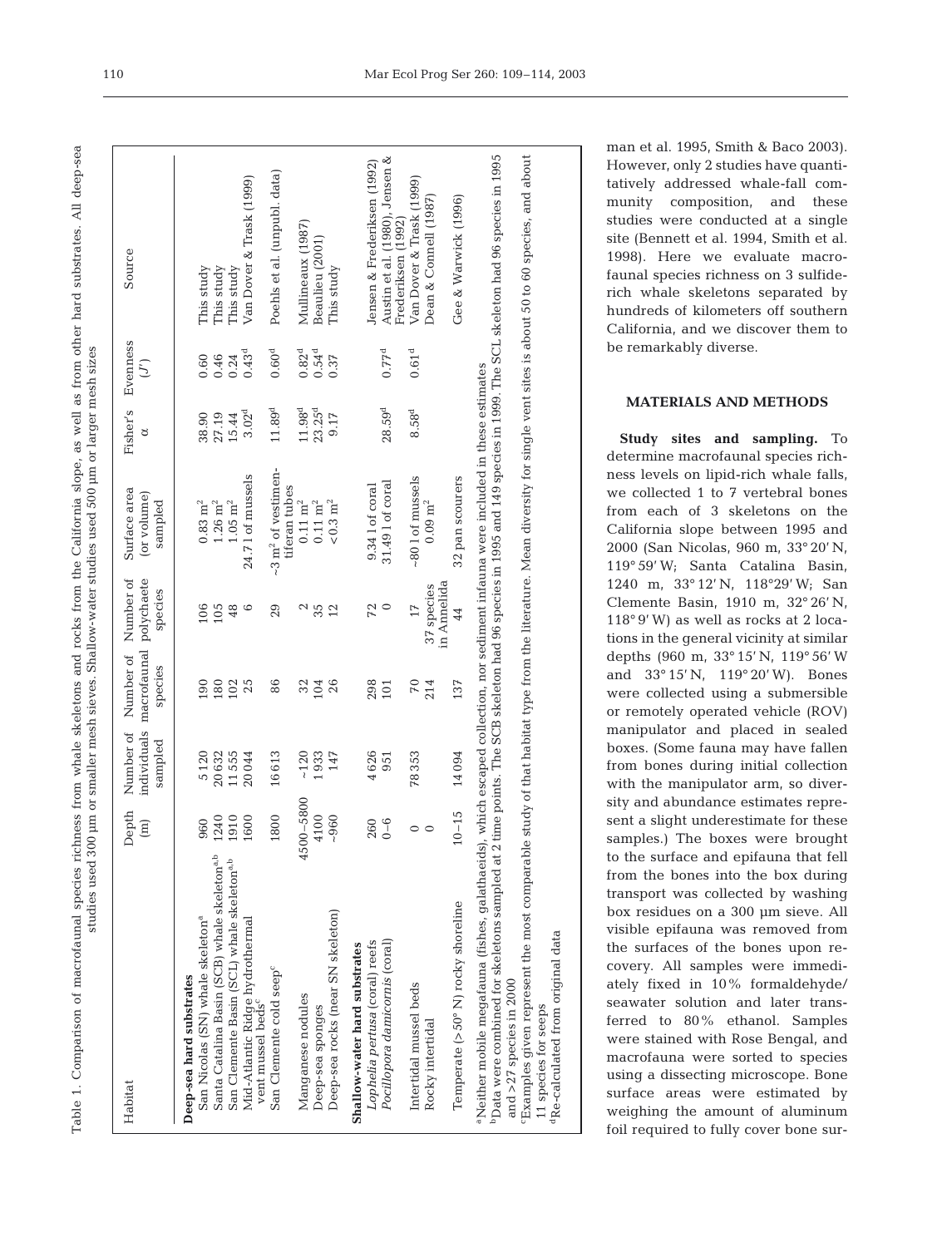faces in a monolayer. The sampled surface area of the bones above the sediment-water interface for each skeleton, as well as the total numbers of macrofaunal individuals and species, are given in Table 1. Sediment fauna, bone meiofauna, and mobile megafauna are not included in these estimates.

For the 2 skeletons sampled at more than 1 time point, Santa Catalina Basin and San Clemente Basin, species lists were combined for data analyses. For each of these skeletons, the communities at the times sampled appeared to be in the same successional stage (dominant species, etc.) and changes in diversity were related to sampling intensity.

**Data analyses.** The available data on quantitative studies of hard substrate macrofauna that are listed in Table 1 come from a variety of studies. All of the deepsea hard substrate studies included for comparison used a sieve mesh size of 300 µm or smaller. Shallow-water studies used a mesh size of 500 µm or larger. Each study has a different number of sample units and a different total sample area, so the diversity indices we used for comparison to the whale falls had to be independent of sample size. To compare macrofaunal sample species richness (i.e. the total species richness of the sampling units from a given site, following the nomenclature of Gray 2000) on whale falls with the macrofaunal sample species richness on other hard-substrate habitats, we calculated rarefaction curves (Hurlbert 1971), and Fisher's alpha (α) (Hayek & Buzas 1997). Rarefaction is an estimate of the number of species that would be found in a given number of individuals, extrapolated from the total number of species and individuals collected. This method allows larger sample sizes to be compared to smaller ones (Hayek & Buzas 1997, Gray 2000). Fisher's  $\alpha$  is a diversity index that is an estimate of the number of species in a sample expected to be represented by 1 individual (Hayek & Buzas 1997). Shannon-Wiener (*H*') is a more commonly used index for diversity comparisons, however, *H*' has been shown to be less informative than other diversity indices (e.g. Magurran 1988, Gray 2000). Fisher's  $\alpha$  and Hurlbert rarefaction curves are less sensitive to differences in sample size than  $H'$ , and  $\alpha$  is less sensitive to evenness than *H*' (Hayek & Buzas 1997). Therefore, we considered rarefaction and  $\alpha$  to be more appropriate for our species richness comparisons. Evenness values (*J*') are also included to provide information on species abundance structure. Rarefaction,  $\alpha$ , and *J*' were calculated using BioDiversity Pro software (McAleece et al. 1997) and are included in Table 1.

### **RESULTS AND DISCUSSION**

The San Nicolas (SN) whale skeleton exhibited the greatest species richness, with a total of 190 macro-

faunal species in 10 phyla collected in 5120 individuals (Table 1). The Santa Catalina Basin (SCB) skeleton also had very high species richness with 180 species. The San Clemente Basin (SCL) skeleton had lower species richness, with 102 species. Stable isotope studies indicate that the SCL skeleton fauna are not dependent on chemoautotrophic production (Baco-Taylor 2002, Baco & Smith unpubl. data). The range of niches associated with chemoautotrophic production may be absent at this site, resulting in substantially lower levels of species richness.

The most speciose taxon on all 3 whale skeletons was the polychaetes, with particular diversity in the families Dorvilleidae, Ampharetidae, and Polynoidae. Molluscs were numerically dominant at all 3 sites with the chemoautotrophic-endosymbiont hosting mytilid bivalve *Idas washingtonia* the most abundant (Baco-Taylor 2002, Baco & Smith unpubl. data).

We compared macrofaunal diversity on the whale bones to existing data for deep-sea soft sediments (Jumars 1974) using Hurlbert rarefaction curves (Hurlbert 1971), and the results are shown in Fig. 1. The height of a rarefaction curve is a function of community species richness, and curve steepness is a function of species evenness. The SN skeleton had slightly higher richness and evenness than SCB sediments, but lower than San Diego Trough sediments. Richness and evenness were lower for the SCB skeleton and the SCL skeleton than in background SCB sediments. The low species overlap between the SCB skeleton and background SCB sediments  $(<3\%)$  indicates that the communities found on whale skeletons are discrete assemblages, rather than subsets of sediment communities (Bennett et al. 1994).

Based on species number,  $\alpha$  (Table 1), and rarefaction (Fig. 2), macrofaunal species richness was sub-



Fig. 1. Hurlbert rarefaction curves for all macrofauna are given for San Diego Trough (SDT) and Santa Catalina Basin (SCB) sediments, and from each whale skeleton from this study. SN: San Nicolas; SCL: San Clemente Basin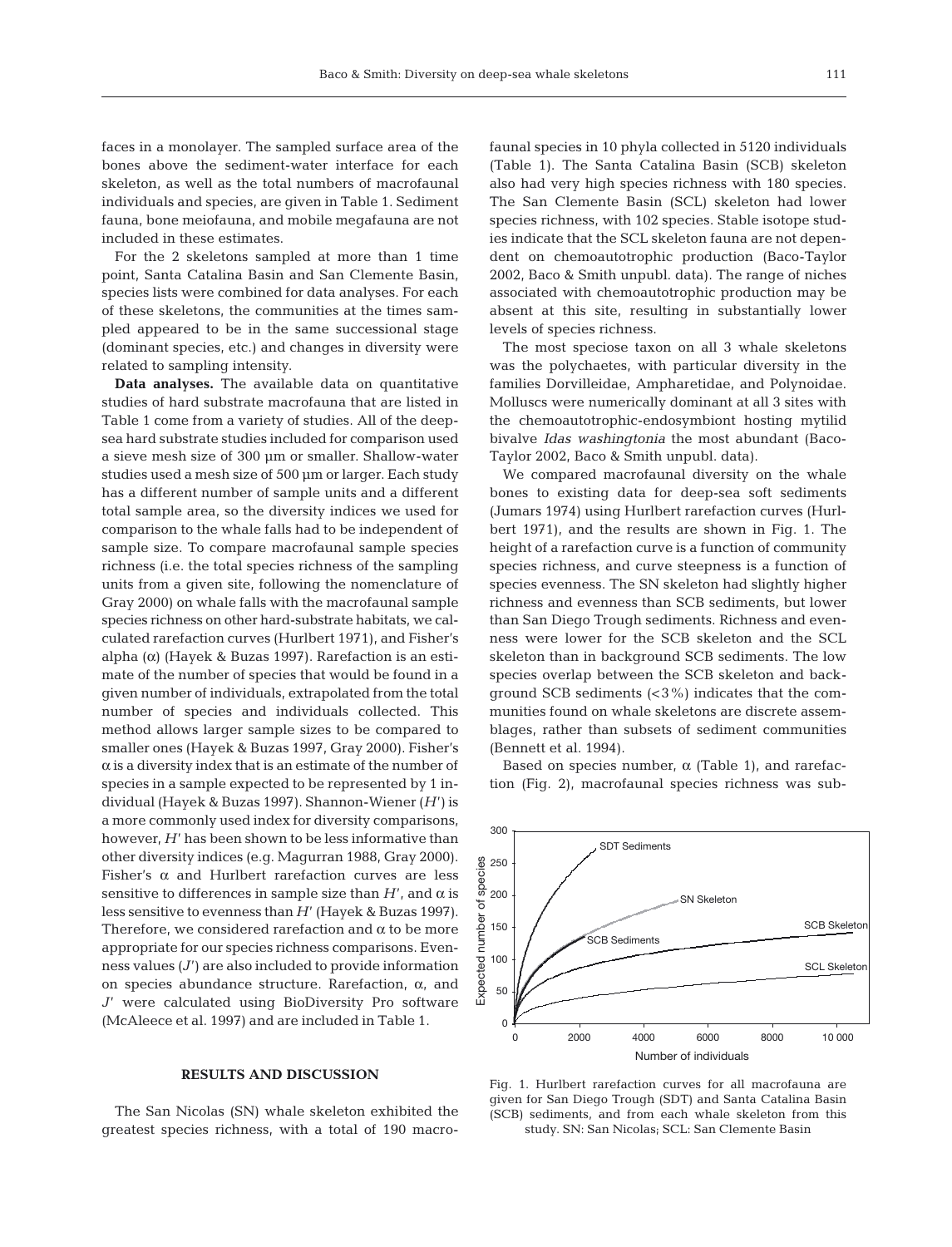Fig. 2. Hurlbert rarefaction curves for hard-substrate habitats. Shallow-water corals had the highest diversity of all hardsubstrate habitats based on rarefaction, but lower  $\alpha$  values than the SN skeleton. Therefore, while chemoautotrophic whale skeletons are the most species-rich *deep-sea* hardsubstrate habitats, their overall species richness is intermediate compared to *shallow-water* hard-substrate habitats. MAR: Mid-Atlantic Ridge

stantially higher at the SN whale skeleton than on any other deep-sea hard substrate thus far studied. The SCB skeleton also had high diversity based on species number and α. Deep-sea sponges had rarefaction curves that were higher than the SCB skeleton; however this may be a function of higher evenness (sponge  $J' = 0.54$  vs SCB  $J' = 0.46$  rather than higher species richness. The SCL skeleton had higher diversity than hydrothermal vents and cold seeps based on rarefaction, and higher diversity than rocks, seeps, vents, and manganese nodules based on α. Polychaete species richness was also higher on whale skeletons than on any other hard substrate (Table 1). Overall species evenness was highest on manganese nodules and at the San Clemente cold seep (Table 1).

We also compared species richness on whale falls to shallow-water hard substrates. Rarefaction curves (Fig. 2) and  $\alpha$  for intertidal mussel beds in Alaska (Van Dover & Trask 1999) showed lower species richness than any of the whale skeletons. A comparable data set for rocky shorelines was not available, but a preliminary study of 'settlement scrubbers' implanted on rocky shorelines (Gee & Warwick 1996) had an overall species richness intermediate between the SCB and SCL skeletons. A study of invertebrate succession in the rocky intertidal (Dean & Connell 1987) found higher overall species number than on any of the whale skeletons. Shallow-water corals had the highest diversity of all hard-substrate habitats based on rarefaction, but lower  $\alpha$ -values than the SN skeleton. Therefore, while chemoautotrophic whale skeletons had the highest local species richness of any known deep-sea hard-substrate habitats, their overall species richness may be intermediate compared to shallowwater hard-substrate habitats.

Despite being one of the least-studied deep-sea reducing habitats, whale falls may harbor the highest levels of global species richness. Table 2 provides a comparison of the current estimates for species richness for worldwide whale-fall, vent and seep habitats. However, the value for worldwide whale-fall habitats is clearly a substantial underestimate because 91% of the estimate is based on the skeleton epifauna from the California Slope. The remaining 9% of the species were collected from partial skeletons recovered in various ocean basins and from bones implanted on the Hawaiian Slope (Dell 1987, 1995, Gibbs 1987, Marshall 1987, 1994, Waren 1989, 1991, 1993, Bennett et al. 1994, Baco-Taylor 2002, Baco & Smith unpubl. data). Not surprisingly, only one of the species collected at these distant sites was shared with the southern California whale skeletons, suggesting that comprehensive sampling of additional skeletons will lead to substantially higher global diversity estimates. Global diversity of whale-fall habitats will also increase substantially when the sedimentary communities associated with the whale falls are analyzed for species richness.

Table 2. Comparison of global diversity among deep-sea reducing habitats

| Habitat                                                                 | Substrate<br>type | Number of<br>macrofaunal<br>species | Number of<br>polychaete<br>species | Source                                                                                                                                                                                             |  |  |  |  |
|-------------------------------------------------------------------------|-------------------|-------------------------------------|------------------------------------|----------------------------------------------------------------------------------------------------------------------------------------------------------------------------------------------------|--|--|--|--|
| Whale skeletons                                                         | Hard <sup>a</sup> | >> 407                              | $201+$                             | This study, Dell (1987), Gibbs (1987), Marshall (1987), Waren<br>(1989, 1991, 1993, 1996), Bennett et al. (1994), Marshall (1994),<br>Dell (1995), Baco-Taylor (2002), Baco & Smith (unpubl. data) |  |  |  |  |
| Hydrothermal vents                                                      | Hard/soft         | 469                                 | 100                                | Tunnicliffe et al. (1998), Hashimoto et al. (2001)                                                                                                                                                 |  |  |  |  |
| Cold seeps                                                              | Soft/hard         | 229                                 | 25                                 | Sibuet & Olu (1998), Poehls et al. (unpubl. data)                                                                                                                                                  |  |  |  |  |
| <sup>a</sup> Soft-sediment infauna were not included in these estimates |                   |                                     |                                    |                                                                                                                                                                                                    |  |  |  |  |

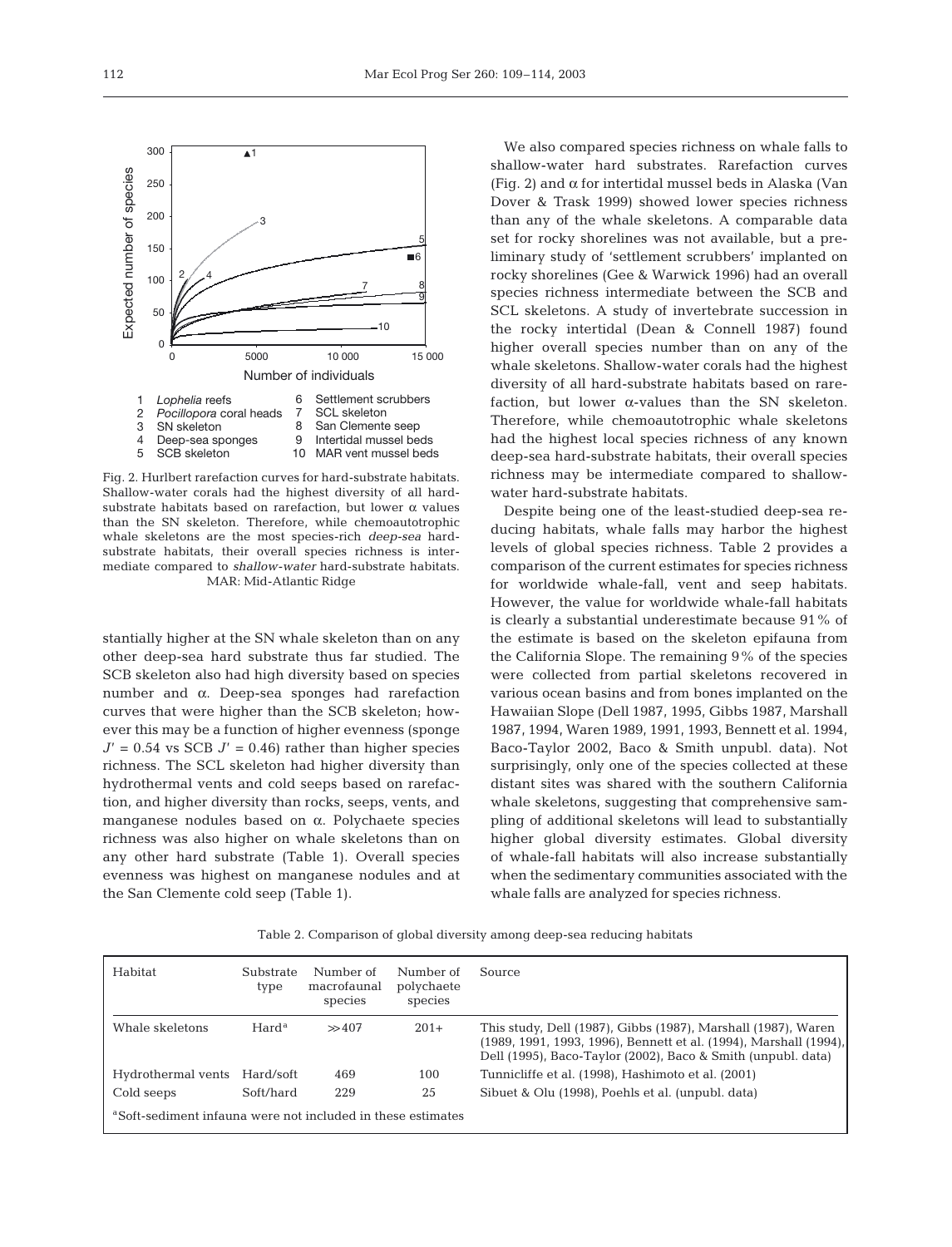Whale skeletons in the chemoautotrophic stage appear to harbor the highest *local* sample species richness of any hard substrate in the deep sea. We hypothesize that this high richness results from the broad array of ecological niches found on whale skeletons. Four main trophic types may be present: (1) *Sulphophiles:* Animals attracted to concentrations of free sulfides found on whale skeletons that directly or indirectly exploit sulfur-based microbial chemoautotrophic production. Sulphophilic species may arrive from other reducing habitats or may be whale-fall specialists and include bacterial mat grazers and species with chemoautotrophic endosymbionts. Nineteen of the species collected on whale falls have been documented from other reducing habitats, including deep-sea hydrothermal vents and cold seeps (Smith & Baco 1998, 2003, Baco et al. 1999, Baco-Taylor 2002, Baco & Smith unpubl. data, Poehls et al. unpubl. data). In fact, whale skeletons may act as dispersal and evolutionary stepping-stones for species dependent on chemoautotrophy (Smith et al. 1989, Baco et al. 1999, unpubl. data, Distel et al. 2000, Baco-Taylor 2002, Smith & Baco 2003). *(*2*) Bone-matrix feeders:* Animals that exploit the lipid/protein organic matrix of the bones as part of their life cycle. An example is the whale-endemic sipunculid *Phascolosoma saprophagicum*, which feeds directly on bone lipids (Gibbs 1987). *(*3*) Generalized organic enrichment respondents:* Species such as dorvilleid polychaetes that respond to intense organic loading (Pearson & Rosenberg 1978, Smith & Baco 2003). These species may feed directly on detrital organic material or may feed on heterotrophic bacteria decomposing the whale organics. *(*4*) Background species:* Because the sulphide concentrations on all portions of whale skeletons do not reach the levels found at other reducing habitats, background hard-substrate species such as deposit- or suspension-feeding ampharetid polychaetes, anemones, and sponges, may be able to colonize. These species may also take advantage of enhanced microbial production or current intensification around the bones.

Species richness on whale skeletons may be enhanced by the presence of whale-fall specialists. Large whales first appeared in the fossil record approximately 40 Myr ago (Briggs & Crowther 1990), providing sufficient evolutionary time for an endemic fauna to develop. Twenty species have been found on whale skeletons only (Dell 1987, 1995, Gibbs 1987, Marshall 1987, 1994, Waren 1989, 1991, 1993, 1996, McLean 1992, Pettibone 1993, Bennett et al. 1994, Williams et al. 2000). Additional specialists, mainly *Idas washingtonia*, *Cocculina craigsmithi*, *Pyropelta corymba* and *Pyropelta musaica*, have population sizes of 1000 to 20 000 individuals on whale skeletons, with only a few individuals rarely occurring in other types of habitat (Bennett et al. 1994, Baco-Taylor 2002, Smith & Baco 2003, Baco & Smith unpubl. data, ). Whale-bone specialists and endemics may include species directly consuming bone organic material (e.g. Gibbs 1987, Marshall 1994) or species that appear to facultatively utilize chemoautotrophic production, such as *I*. *washingtonia* (Baco-Taylor 2002, Baco & Smith unpubl. data).

Whale skeletons appear to support productive communities for decades (Smith et al. 1989, Schuller et al. in press, Baco & Smith unpubl. data). This persistence, along with a complex suite of niches, combines to produce a unique habitat where sulphophiles from other reducing habitat types, background species, opportunistic organic enrichment respondents, and whalefall specialists overlap to produce high species richness.

A further examination of Fig. 2 and Table 1 suggests that hard-substrate habitats fall into 3 diversity categories: (1) those with high species richness, which include the SN and SCB skeletons, deep-sea sponges, and coral reefs; (2) those with intermediate species richness, which include manganese nodules, the non-chemoautotrophic whale skeleton (SCL), seeps, and temperate intertidal mussel beds; (3) those with low diversity, including mid-Atlantic Ridge hydrothermal vents.

The high species richness on whale skeletons and deep-sea sponges is particularly noteworthy. These are among the first deep-sea hard substrates for which *macrofaunal* species richness has been quantitatively measured, and there is little species overlap between them (Beaulieu 2001, Baco & Smith unpubl. data).

On a global scale, other deep-sea hard-substrate habitats are also likely to be undersampled. Hydrothermal vents and cold seeps are perhaps the best-studied deep-sea habitats, but quantitative hard-substrate sampling has been attempted only recently (Van Dover & Trask 1999, Fisher unpubl. data, Poehls et al. unpubl. data), and major portions of the mid-ocean ridge system (along with many cold seeps) remain unsampled (Van Dover et al. 2002). Reviews of global macrofaunal species richness have also not been made for any nonreducing hard-substrate habitats in the deep sea. We suggest that deep-sea hard substrates may harbor substantial, yet very poorly evaluated, levels of biodiversity on both local and global scales.

*Acknowledgements*. This research was generously supported by grants to C.R.S. from NOAA's National Undersea Research Program, Alaska UAF-95-0040 and UAF-97-0038; and from the National Geographic Society and the BBC. A.R.B. received partial salary support from an EPA STAR Graduate Fellowship. We thank the captains and crews of the RVs 'Atlantis', 'Atlantis II', and 'Laney Chouest', the pilots and staff of the 'Alvin' and 'Turtle' submersibles and the ROV ATV. This is contribution no. 6211 from the School of Ocean and Earth Science and Technology, University of Hawaii at Manoa.